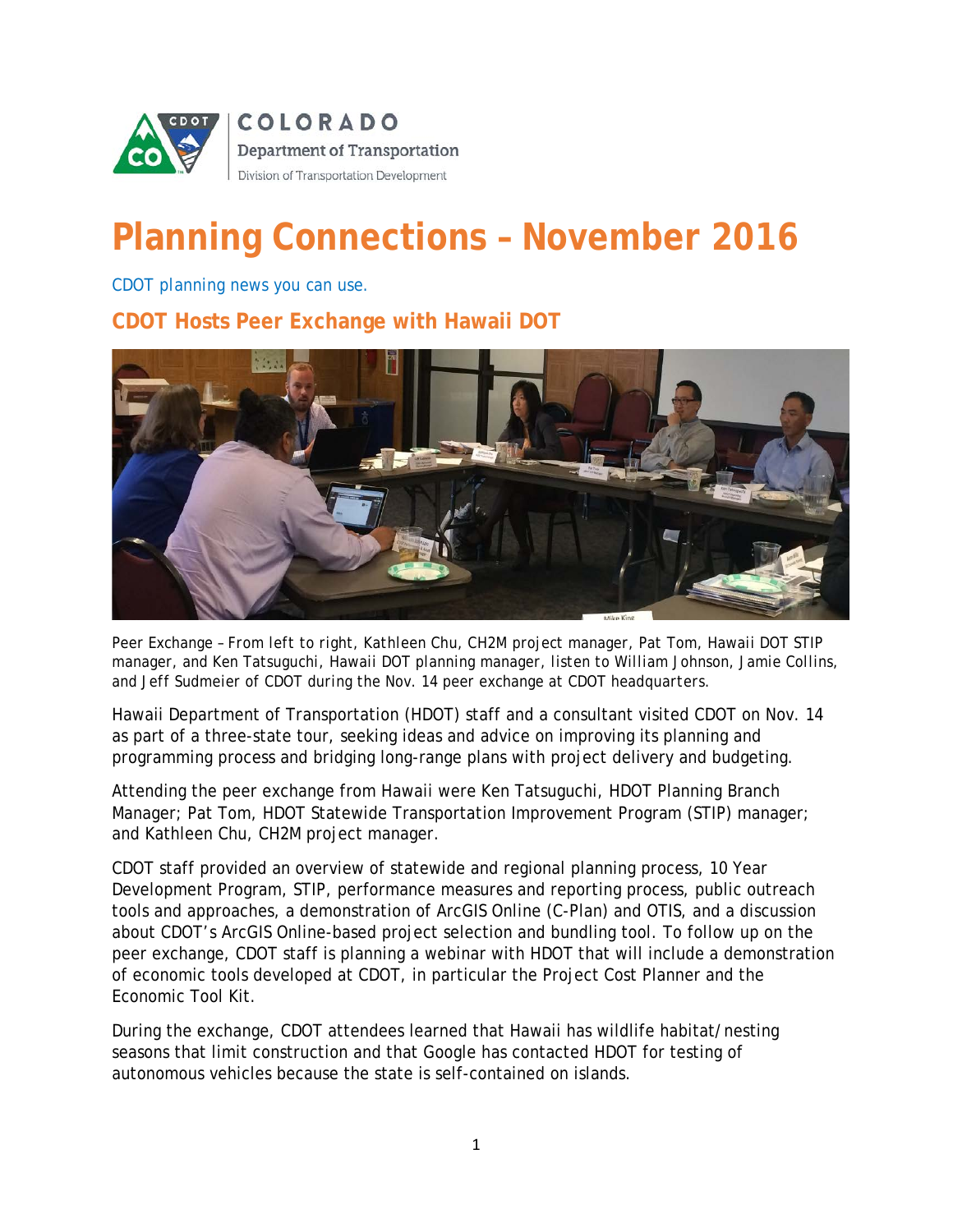Findings from the peer exchanges with CDOT, Wyoming DOT, and Minnesota DOT and interviews with DOTs in Alaska, Washington State, and Rhode Island will be used to develop a best practices document with recommendations from the six states.

## **CDOT Embraces FHWA's Every Day Counts Weather Initiative**

CDOT's Division of Transportation Systems Management and Operations (TSM&O) has embraced an FHWA Every Day Counts initiative called Pathfinder to improve weather messages to the public with the ideal goal of becoming a "Weather Ready Nation". This will result in:

- Better public decision support;
- A weather forecast translated to a transportation impact message;
- Data sharing and collaboration over the message; and
- Provision of a consistent message from all public sources.

TSM&O will be working closely with FHWA, CDOT Division of Maintenance, the Office of Communications, the Colorado Traffic Management Center, the Colorado Avalanche Information Center (CAIC), the National Weather Service (NWS), and the weather forecasting company, Iteris, to collaboratively implement Pathfinder. (Iteris is the supplier of the CDOT MDSS-Maintenance Division Support Software system for Maintenance staff to use for weather forecasting, roadway conditions, and appropriate treatment of roadways for snow and ice.)

To implement Pathfinder, CDOT will take the following steps:

- Integrate data acquisition and forecasting for weather events.
- Centralize communication with key agency contacts through the Colorado Traffic Management Center (511, VMS-variable message signs, dispatching Colorado State Patrol, or Maintenance).
- Further integrate weather forecasting data into Maintenance roadway treatment strategies (staffing levels, pre-staging, selection of activities, timing of activities, and resource management for equipment and materials).
- Coordinate both operational and traffic management strategies (ramp metering, temporary closures, tractor/chain rule implementation, and speed management).
- Use advisory strategies to develop clear consistent messaging to the public about road weather conditions in the format of 'impact based' messaging. This will describe the event, where and when will it occur, potential impacts to the road conditions, and actions travelers should take.

Pathfinder will track storms, collect data on before-and-after treatment conditions, examine changes in traveler behavior based upon impact-based messaging, conduct post-storm reviews, and document all this information in reports for future reference. For more information about Pathfinder, contact [Lisa Streisfeld](mailto:lisa.streisfeld@state.co.us) of TSM&O.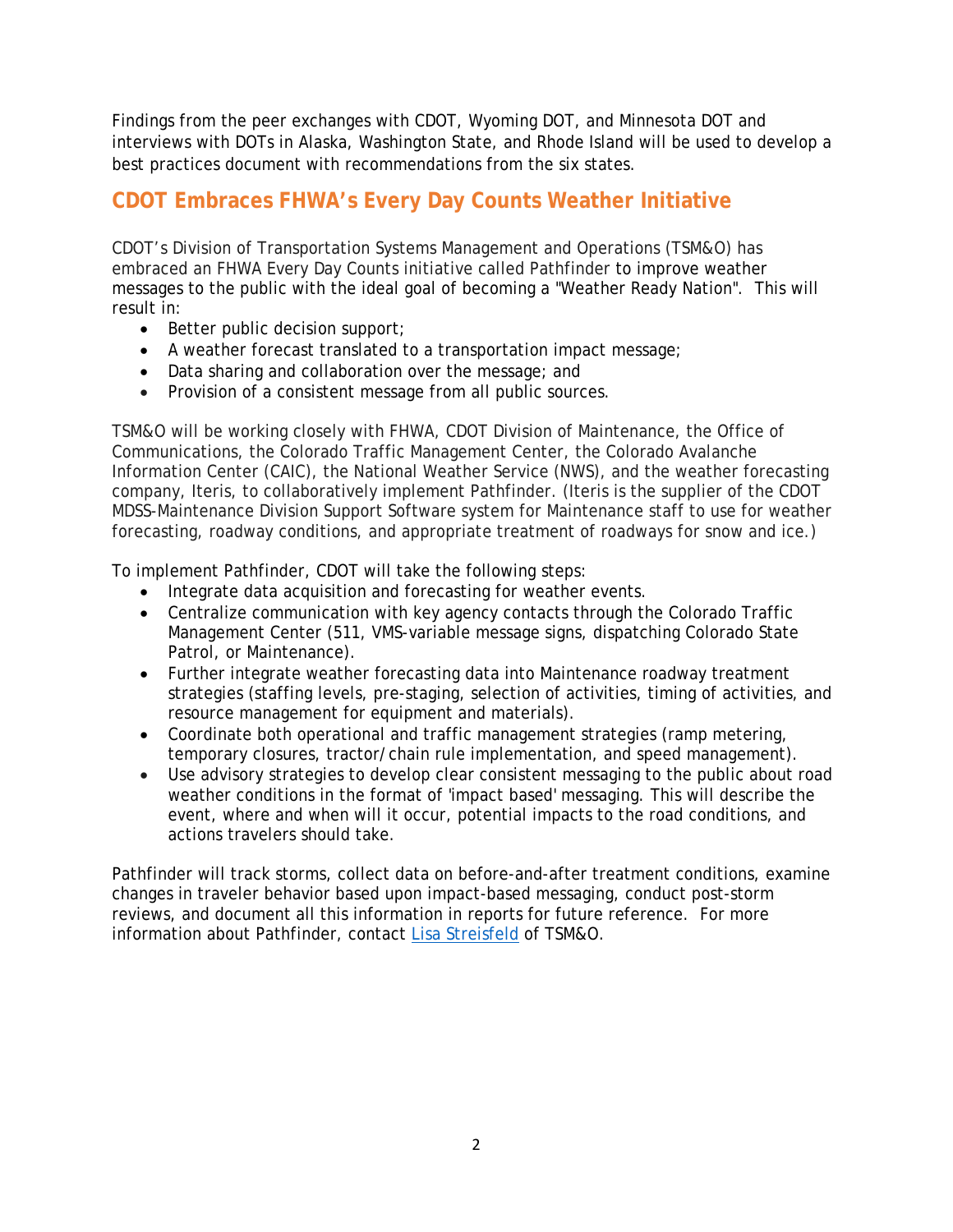#### **Colorado Byways Workshops Draw 51 Participants**



*Packet Cover – An old poster of Lookout Mountain Drive above Golden was featured on the cover of the training packets.*

A total of 51 persons attended two Colorado Byways workshops in Golden and Durango in mid-November to learn about new insights on management and safety for Colorado's Scenic and Historic Byways. The Lariat Loop is the byway closest to Golden; San Juan Skyway, Trail of the Ancients, and Tracks Across Borders are all near Durango.

Presenting the two workshops was Paul Daniel Marriott, principal and founder of Paul Daniel Marriott + Associates, a historic landscape preservation firm. The all-day workshops covered a brief introduction to historic roads and scenic byways in Colorado; historic periods of road building in the United States and the history of scenic roads and touring in Colorado; types and structures of historic roads; viewsheds, tourism, and communities; and safety and policy planning. Persons who attended came from CDOT, Bureau of Land Management offices, counties, historical societies, a county historical society, a chamber of commerce, a couple of towns, two byways (Tracks Across Borders and Trail of the Ancients), a city parks and recreation department, San Juan National Forest, Mesa Verde National Park, various associations, and consultants.

Resources referenced during the two workshops presentations included: [The CDOT Road](https://www.codot.gov/business/designsupport/bulletins_manuals/roadway-design-guide)  [Design Guide,](https://www.codot.gov/business/designsupport/bulletins_manuals/roadway-design-guide) [CDOT Landscape Architecture Manual,](https://www.codot.gov/business/designsupport/bulletins_manuals/cdot-landscape-architecture-manual-2014) [Colorado Downtown Streets: A Tool for](https://www.colorado.gov/pacific/dola/main-street-resources)  [Communities, Planners, and Engineers;](https://www.colorado.gov/pacific/dola/main-street-resources) [Practitioner's Guide: Consulting Under Section 106 of](https://bookstore.transportation.org/item_details.aspx?ID=2685)  [the National Historic Preservation Act,](https://bookstore.transportation.org/item_details.aspx?ID=2685) and the [Preservation Office Guide to Historic Roads.](http://www.historicroads.org/documents/GUIDE.pdf)

# **Updates in Brief**

• **Colorado Driver's Handbook**: Transportation System Management and Operations has been coordinating with the Colorado Department of Revenue in providing several editorial and illustrative updates to the *Colorado Driver's Handbook*. Information